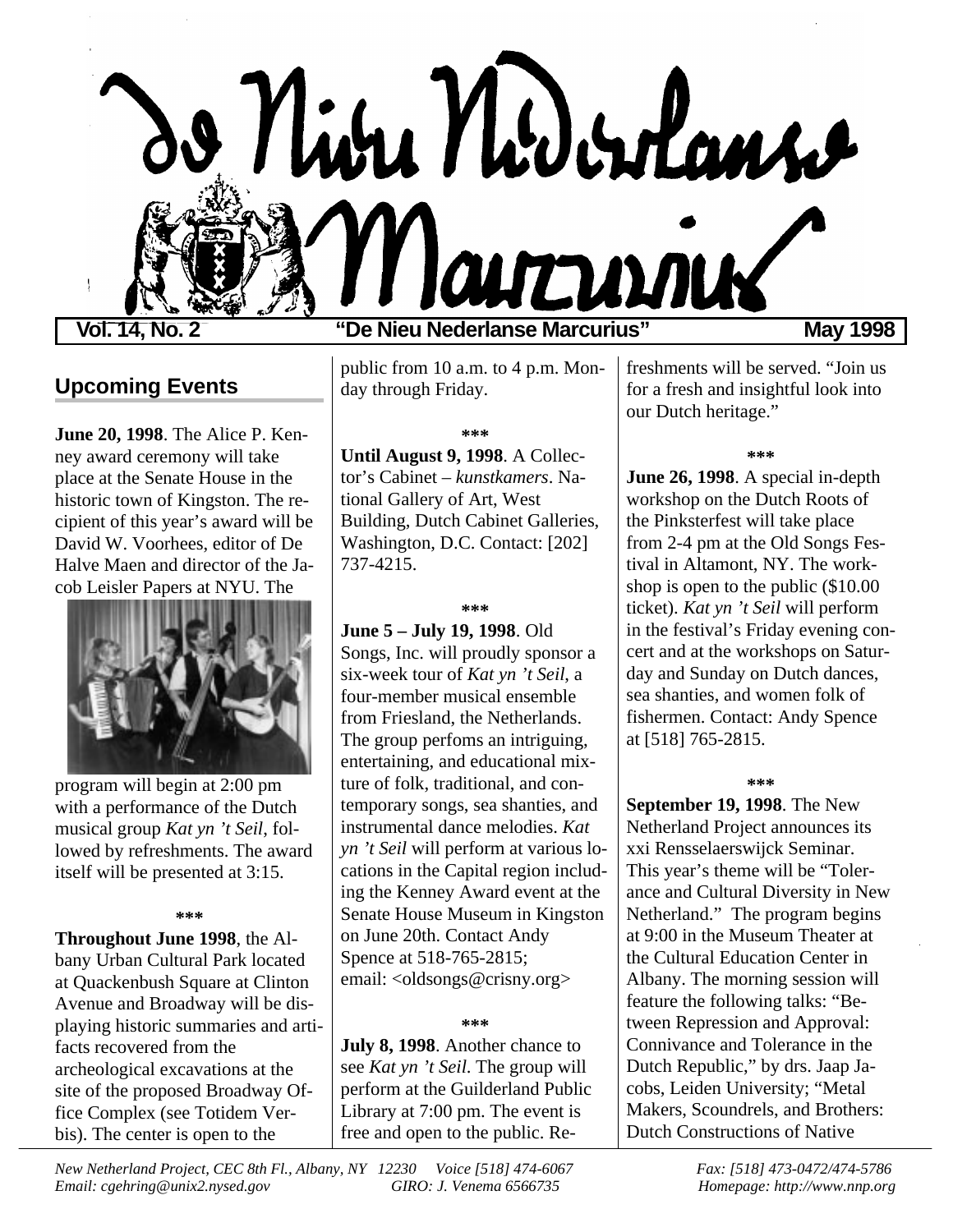American Construction of the Dutch, 1608–1664" by Dr. Daniel Richter, Dickinson College; "'On her Woman's Troth': Tolerance, Time-honored Customs and the Women of New Netherland," by drs. Adriana van Zwieten, Temple University. After lunch and the presentation of the 1998 Hendricks Manuscript Award, the afternoon session will feature "By Reason of their Color: Africans in New Netherland, 1626–1664," by Dr. Willie Page, Brooklyn College; and "'Abominable Religion' and Dutch (In)tolerance: the Jews and Petrus Stuyvesant," by Dr. James Williams, Middle Tennessee State University.

### **News**

Dr. James H. Williams, Assistant Professor of History at Middle Tennesse State University, and speaker at our next Rensselaerswijck Seminar, is one of the thirteen recipients of the NYS State Archives Grant on a variety of research topics. Williams' research is "Identity as Power: The cultural Struggle for the Early Mid-Atlantic Colonies."

# **Websites**

After wandering among the bits and bytes of cyberspace for months, the NNP has found a new home at: <www.nnp.org>. We are grateful to **Westnet, Inc**. of Rye, NY, for its generosity in hosting the site for us. If you live in Westchester, may want to consider using Westnet as your internet service provider. Tel: [914] 967-7816.

#### **\*\*\***

This year the Netherlands celebrates the 350th anniversary of the **The Peace of Munster**, which ended the Eighty Years' War and is considered the official birth of the nation. The anniversary will be commemorated in many ways throughout the country. For a calendar of events and other information



The announcement of the Peace of Munster before Antwerp's City Hall on June 5, 1648. [Rijksprentenkabinet, Amsterdam]

about this year-long celebration visit <www.minocw.nl/vrede>.

#### **\*\*\***

Thanks to some networking by the NNP, an international educational project was recently started between students at schools in Weststellingwerf in Friesland, the Netherlands (Stuyvesant's birthplace) and Bethlehem Central Middle School in Delmar, NY. The students discuss a wide variety of topics such as, religion in New Netherland, food, law, treatment of people in court, etc. You can follow their communications at the following address: <www.gco.nl/tyr>

### **\*\*\***

The website called "The United States of America and the Netherlands" contains an interesting and useful collection of essays about New Netherland and the enduring relationship between the two countries. The address is: <odur.let.rug.nl/~usa/E/ newnetherlands/nlxx.htm>

### **\*\*\***

Searching for a hard-to-find book? Try <**www.bibliofind.com**>. This site serves as a clearing house for used book stores around the country. Recently they were able to locate copies of two out of three out-of-print books I had almost given up on ever finding.

### **\*\*\***

The replica of Hudson's ship **de Halve Maen** will be in Kingston, NY from June 24 through Labor Day. Visit the ship's website at <www.newnetherland.org> for further details and related activities.

### **Publications**

*Members 1659–1809, Old Dutch Church, Kingston*. Published by Heritage/Museum Committee. The book contains 2492 names of church members, including date of acceptance, domine, witnesses, spouse, confession of faith or certificate, comments, and source. The primary source is the recent translation of the Consistory Minutes in Dutch by Dr. Charles T. Gehring. Softcover, 199 pages. \$30.00 includes mailing cost. Mail checks to Old Dutch Church Heritage/Museum Committee, UPO Box 3006, Kingston, NY 12401.

#### **\*\*\***

*Deacons' Accounts, 1652–1674. Dutch Reformed Church, Beverwijck/Albany, New York*, trans-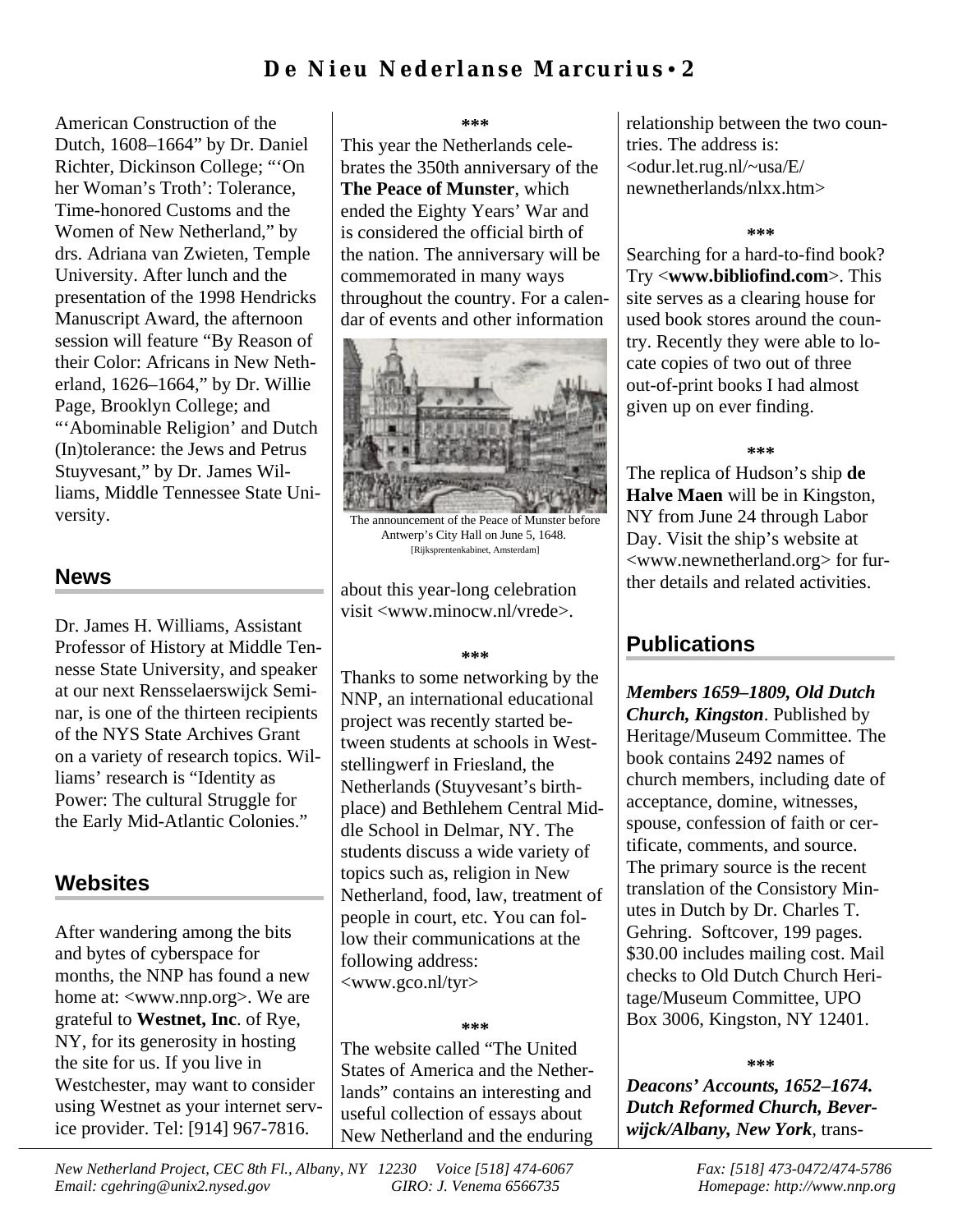# **De Nieu Nederlanse Marcurius**• **3**

lated and edited by Janny Venema. The deacons' account books offer information for historians and genealogists alike as the books contain much information about clothing, food, prices, wages, and genealogy of the early Albany community. 320 pages, name index. Hardcover at \$43.50 can be ordered from Picton Press, P.O. Box 250, Rockport, ME 04856. Tel. [207] 236-6565. Order # 1863. Softcover at \$30 can be obtained from the Wm. B. Eerdmans Publishing Co., 255 Jefferson Ave. SE, Grand Rapids, MI 49503.

### **News from the FNN**

The Friends of New Netherland congratulate the director and staff of the New Netherland Project upon the renewal of the NEH matching grant.

**\*\*\***

A reminder that the Kenney award ceremony will take place on June 20 (see under Upcoming Events). **\*\*\***

The events committee needs your help. FNN members who are able to volunteer their services before, during, or after the events, please contact the events chair, Peter Rose, at [914] 763-8898.

**\*\*\***

Committees: The task of the Kenney Award Committee has been expanded to include the Hageman Award and renamed the **Awards Committee**. Presently composed of Carol Hageman, chair, and Marilyn Douglas, it will be responsible for publicizing, soliciting, or initiating nominations, and selecting winners.

**\*\*\***

The fifth annual **New Netherland Project dinner** is scheduled for September 19. As with past dinners the menu will reflect the theme of the Rensselaerswijck Seminar. Invitations will be mailed in August. This year's sponsor will be Akzo Nobel Inc. Ambassador

Joris Vos has accepted our invitation to attend.

### **Te koop**

Soon our website will be offering various New Netherland-related items for sale. Following are sev-

### **Donors in the various categories of membership in the FNN**

January 1, 1997 – January 21, 1998

[Corporate Circle donors appeared in the previous issue; new corporate donors are noted in italics.]

#### **Sustaining Friend (up to \$100)** Charlotte Adams

John Austin Dr. Donna Barnes George Belzer Kathryn Bordanaro Cynthia Brott Biasca Pieter & Julia Blonk Charles Boylen Adriana Millenaar Brown Robert Comegys Nan Cooper Hubert de Leeuw Kevin & Lynn Denton Cornelia Ernst Firth Fabend James D. Foltz Dr. Arthur Fontijn Susan Brydon Golz Alfred A. Hagedorn Janet Harman Sarah Hartmann Susan Haswell Dr. H.J.C. Jacobs A. Kees Jordan Stanley Keasel Karen Kelley Jessica Kross Charlotte Loeb Dennis Maika Patricia McGurk David McKeown Prof. Donna Merwick Mrs. E. Milano Elisabeth Night Eleanor Onderdonk John & Barbara Ostrander Katherine Potter James Quackenbush Mr. & Mrs. R. Ryskamp Dr. & Mrs. Arthur Schilp Mr. & Mrs. James Sefcik James Schuyler Barbara Smith Buys Lee Stanton William & Corina Starna

Len Tantillo Mr. & Mrs. Taytelbaum Eric & Virginy Thole Martha Updike Peter VanderGrift Mirjam vander Veen L.M. van der Wiel Anna Glen Vietor Adriana van Zwieten Evert Volkersz Manning Voorhees Jack Voorhies Howard Vreeland Joseph & Virginia Ward Paul & Doris Ward Stephen Wijckoff Jerome Yavarkovsky

Julie Steitz

#### **Burgher (\$100+)**

Dr. Robert Alexander Gerald Auten Roderic Blackburn William Bogardus John Brownell Andrew and Helen Brink Thomas Burke Marie Carlson Erica Collins William and Mary Jane Crotty George Damiano Donald Derr Shirley Dunn Elizabeth Feldhuysen Dorothy Gress Sarah Gronim Henry Hoff Herbert Johnson Dorothy Koenig C.J.M. & Alexandra Kramers Richard Lansing Alan LaRue Lewis Lottridge John Moore Kenneth & Jane Moriarty John M. Murrin

Betty & Victor Nuovo Rev. Louis Springsteen William Steffee Peter Ten Eyck Frederick Tubbs Earl Van Alstine Harold Vroman Warren Brinson Weeks Jr Charles Wendell

#### **Magistrate (\$500+)**

Phoebe Bender Consulate General of the Netherlands Marilyn and Peter Douglas Carol Hageman Mr. & Mrs. Peter Paulson Peter G. Rose *Fred Tibbitts* Ed. Vandenburgh Tara van den Hout *Westnet, Inc.*

**Burgomaster (\$1,000+)**

Elisabeth Funk Dr. Andrew Hendricks Marjorie Kenney Order of Colonial Lords of the Manor Mary Van Orsdol *Stibbe Simont Monahan Duhot* John & Sally Van Schaick

**Council (\$3,000+)** State of New York

**Director General (\$5,000+)** Anonymous *H.L. Funk Consulting* Holland Society of New York *Society of Daughters of Holland Dames*

**Benefactor (\$10,000+)** Doris G. Quinn Foundation